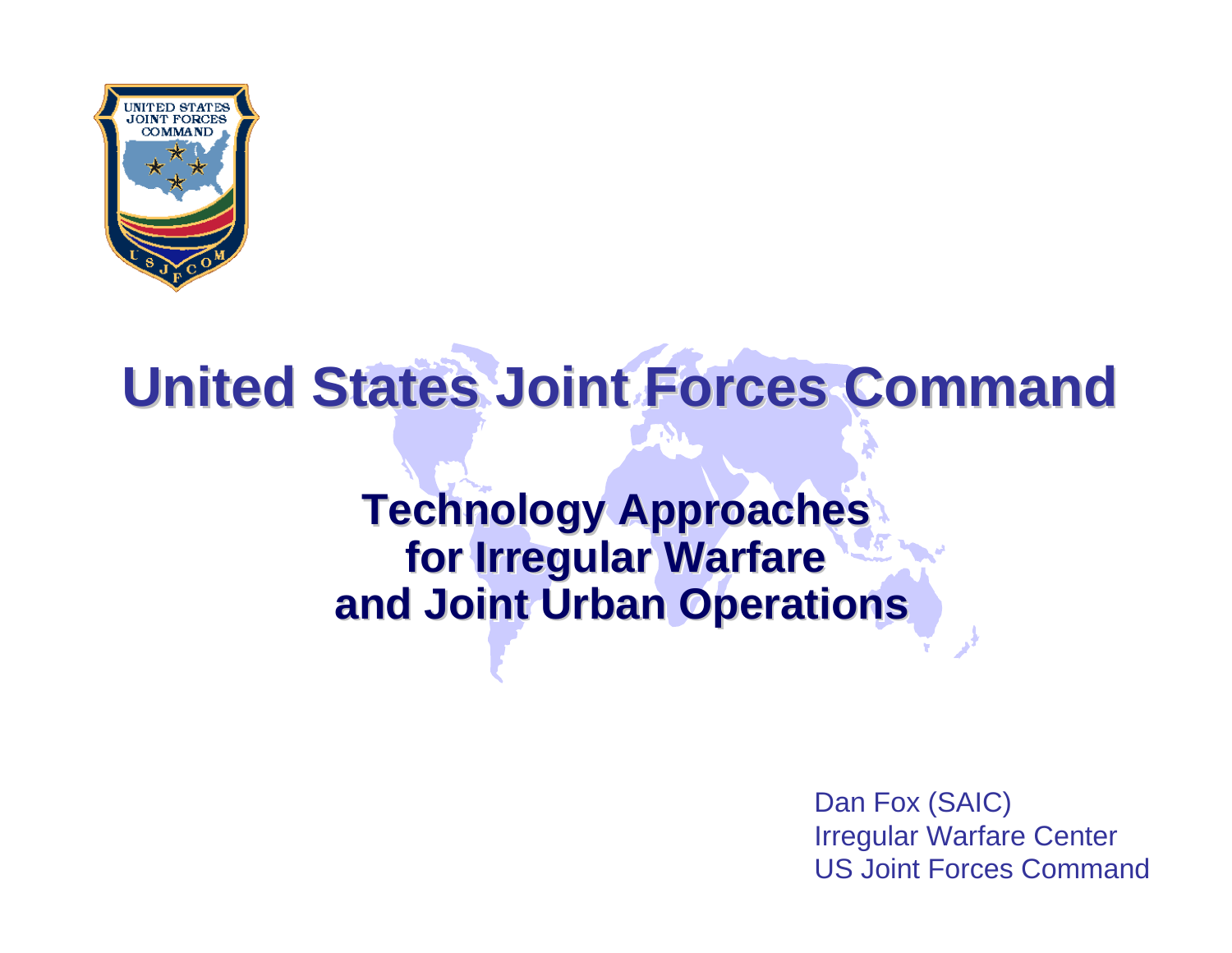### **Irregular Warfare Joint Operating Concept**

*"Irregular warfare (IW) is a violent struggle among state and nonstate actors for legitimacy and influence over the relevant populations. IW favors indirect and asymmetric approaches, though it may employ the full range of military and other capabilities…"* **(Irregular Warfare Joint Operating Concept)**

- **Our adversaries will employ a hybrid of irregular, disruptive, traditional, and catastrophic capabilities to undermine and erode our influence and will**
- **Direct applications of military power are often counterproductive in IW**
- **Irregular Warfare is about people, not platforms or advanced technologies**



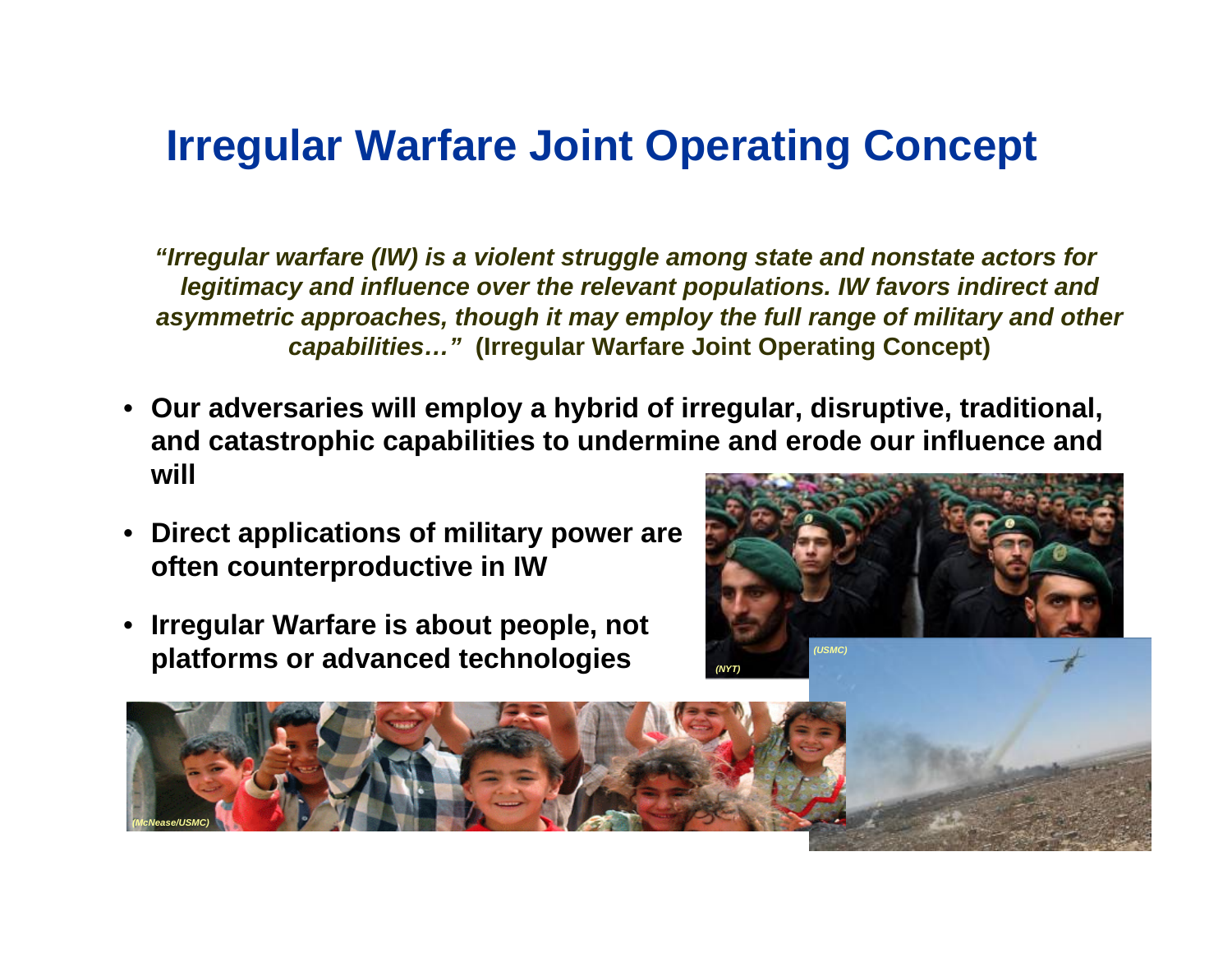#### **Framing the Problem**  *Where Will We Operate?*

#### **MILITARY PROBL MILITARY PROBL E M**

How to operate within an urban environment to defeat<br>adverseling and allocated and different distribution areas in a<br>oi in 2006, 50% of the world's population lived in d

- **In 2006, 50% of the world's population lived in cities In 2006, 50% of the world's population lived in cities**
- **Urban areas are n** Urban a  $\,$  By 2030, 65% will live in cities (5.5 billion humar<br>compleː **By 2030, 65% will live in cities (5.5 billion human beings) By 2030, 65% will live in cities (5.5 billion human beings)**
- Urban areas are complex living systems or ecologies that have<br>evolved to sustain concentrated human societies in confined **evolved to sustain concentrated entrated human societies in confined human societies in confined space**
- Adversaries viewed as malignant growths embedded within and **diffused throughout host urban system**
- Any military action against the adversary will necessarily be **traumatic for host urban system**

Population - Critical Infrastructure - Historic Structures - Religious Sites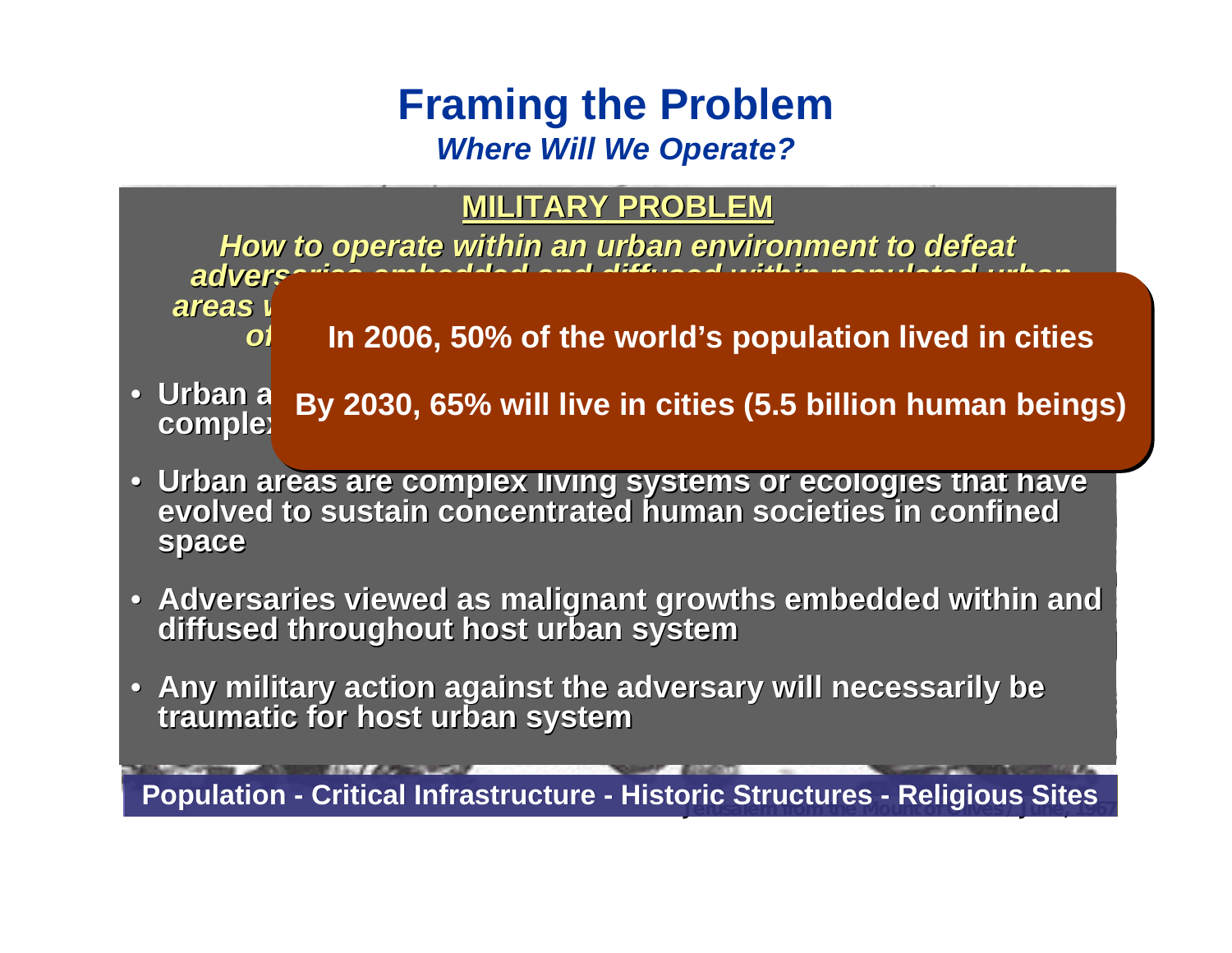### **Framing the Problem**

#### *How Will We Operate?*



**Distributed/Dispersed – Small Units – Joint – Coalition – "Whole of Government"**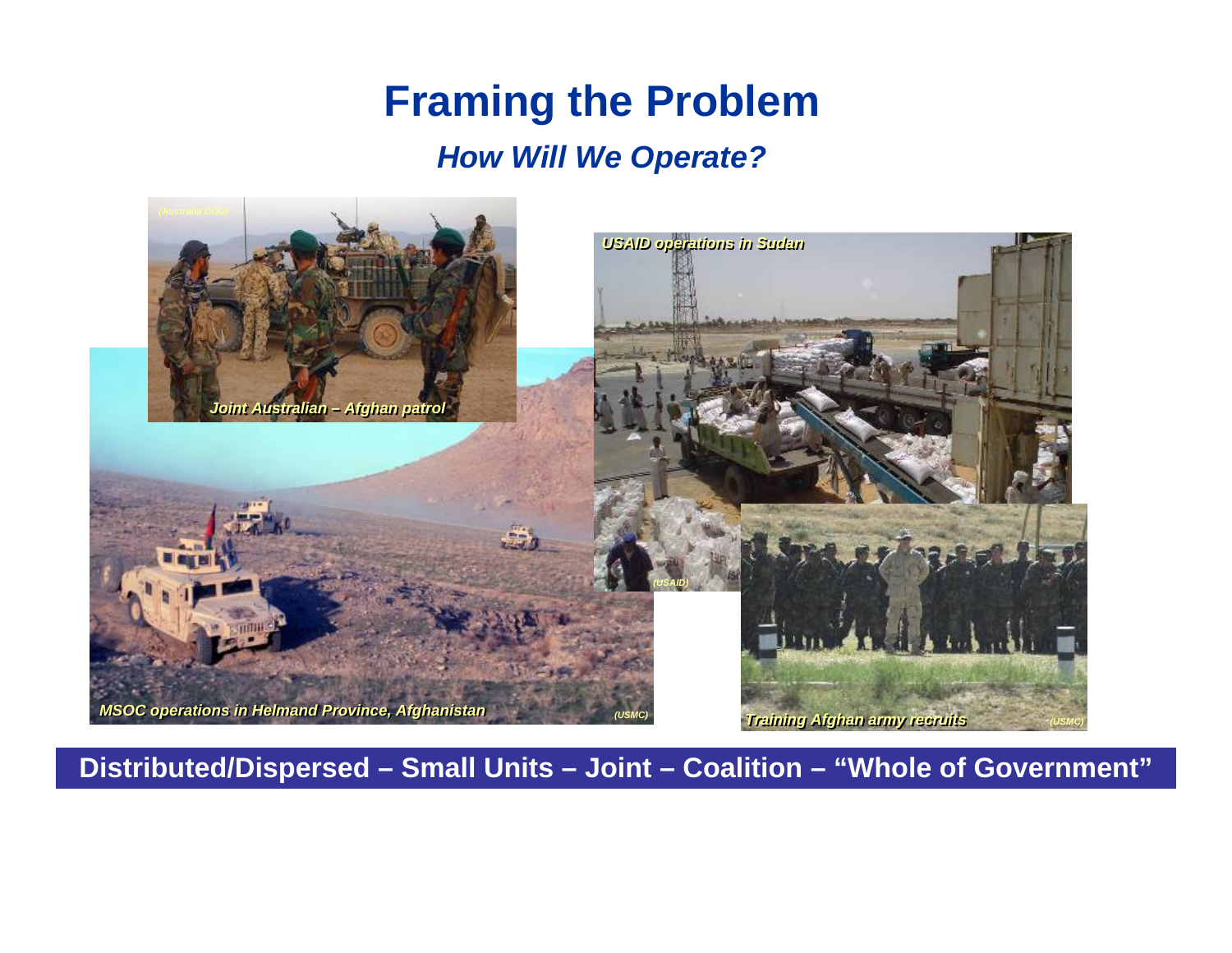#### **Framing the Problem** *Who is the adversary?*



**Unpredictable - Adaptive - Technology Enabled - Trained - Embedded - Morally Unconstrained - Criminal**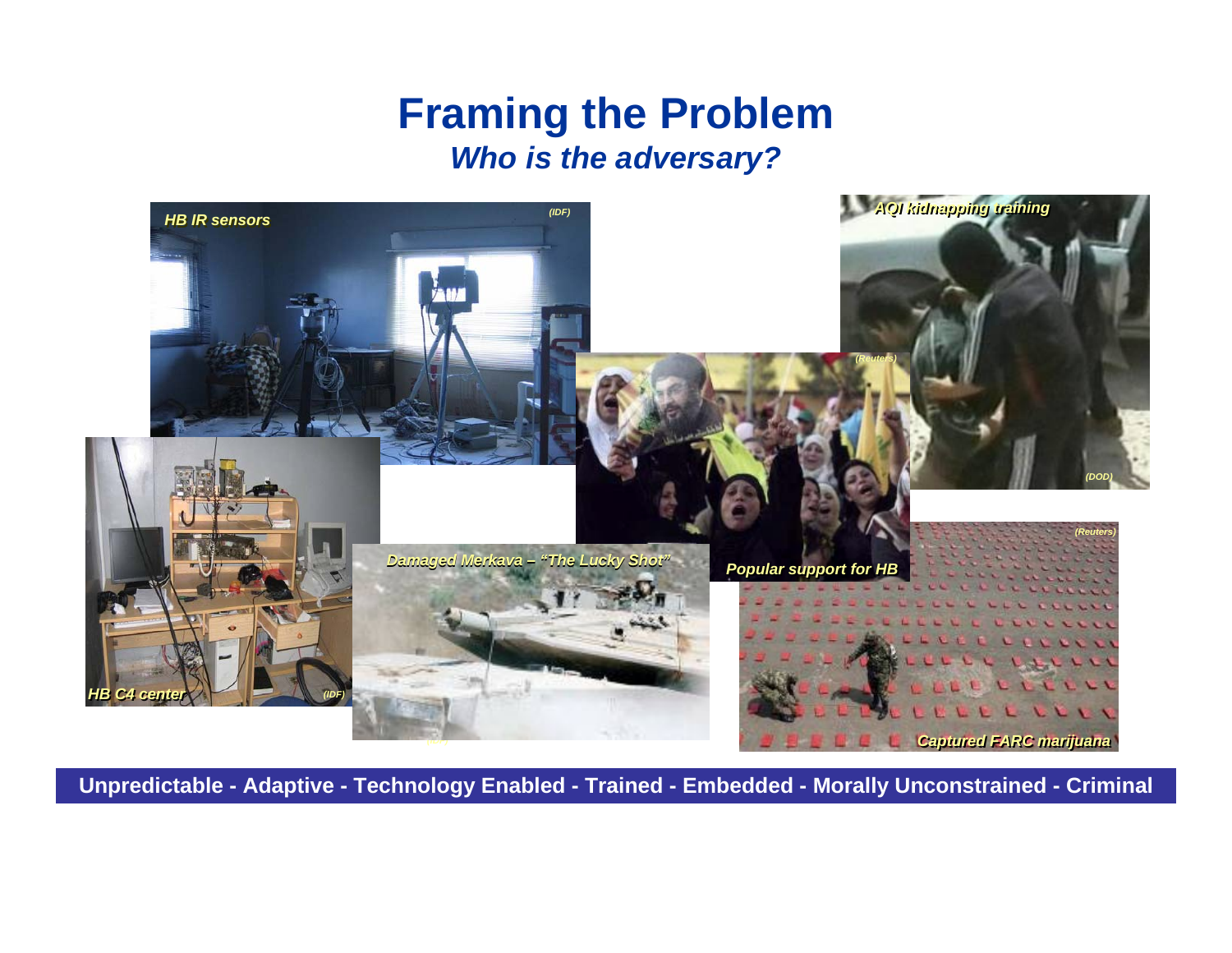## **Role of Technology in Irregular Warfare**

*Given that IW is "not dependent on materiel solutions," what is the role of technology and how can investments be focused?*

- • **Expand effectiveness of general purpose forces for the full range of IW**
- • **Improve preparation of forces prior to deployment, particularly with regard to training**
- • **Improve understanding of environment and human terrain prior to and during operations**
- • **Enhance capabilities to operate in complex environments**

#### **IW Lines of Action**

- **Information Information Operations Operations**
- **Providing Essential Providing Essential Services**
- **Training and Training and Equipping Local Equipping Local ForcesForces**
- **Combat Operations Combat Operations**
- **Governance Governance**
- **Economic Economic Development Dev elopment**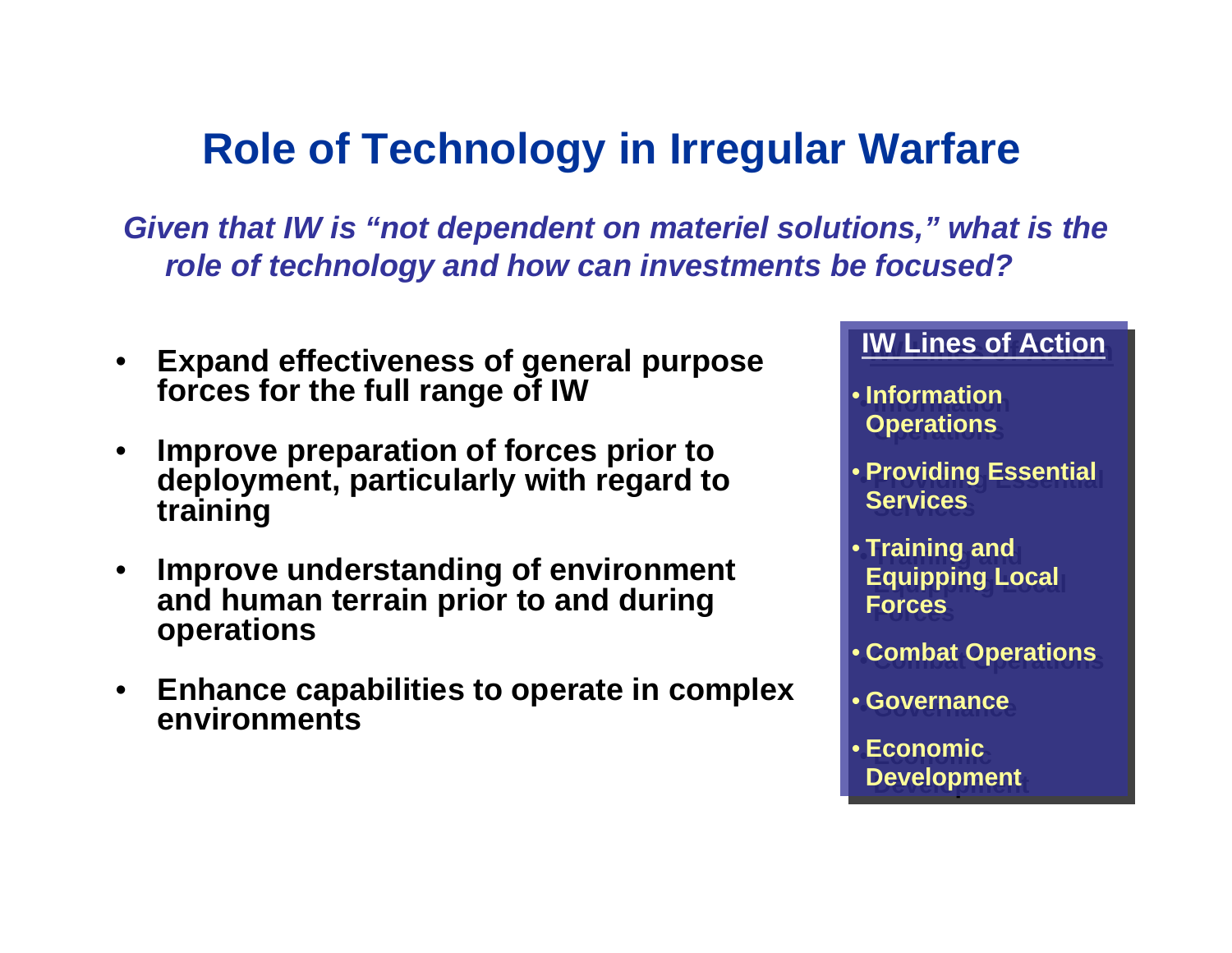### **Technology Development Considerations for Irregular Warfare and Urban Operations**

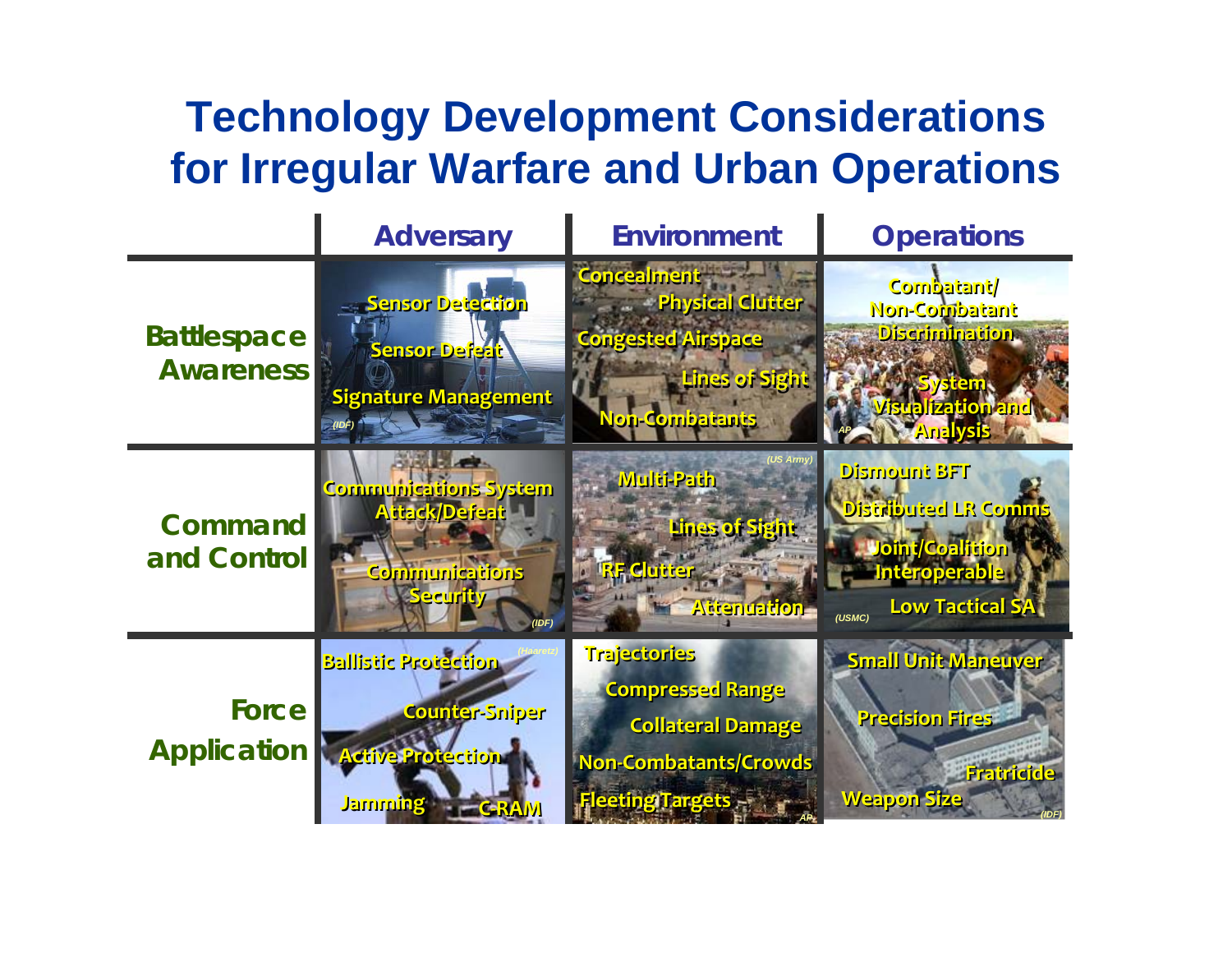### **Sample High-Payoff Approaches**

- $\bullet$  *Immersive Training Systems* **that can dramatically improve individual and small unit performance across the full range of IW**
- $\bullet$  *Non-Lethal/Less-Than-Lethal Weapons* **that are smaller, lighter, cheaper, multi-modal, available**
- $\bullet$  *Low-Tactical Targeting and Fires Capabilities* **that enable rapid precision fires at the lowest tactical levels**
- $\bullet$  *Position, Navigation and Timing in GPS-Denied Environments* **to enable BFT and other GPS-dependent capabilities in complex environments**
- $\bullet$  *Reliable Joint and Coalition Tactical Communications* **that are effective both in challenging urban environments and over long-ranges**
- $\bullet$ *Persistent Wide Area ISR* **providing coverage where and when needed**
- $\bullet$  *Urban Systems Analysis and Visualization Tools* **that enable understanding of the complex urban system and its interrelationships**
- $\bullet$  *IW Applications for High Powered Microwave Systems* **to counter highly capable threat systems with minimal collateral damage**
- • *Through Wall Sensors* **that can detect, localize, and track people and weapons**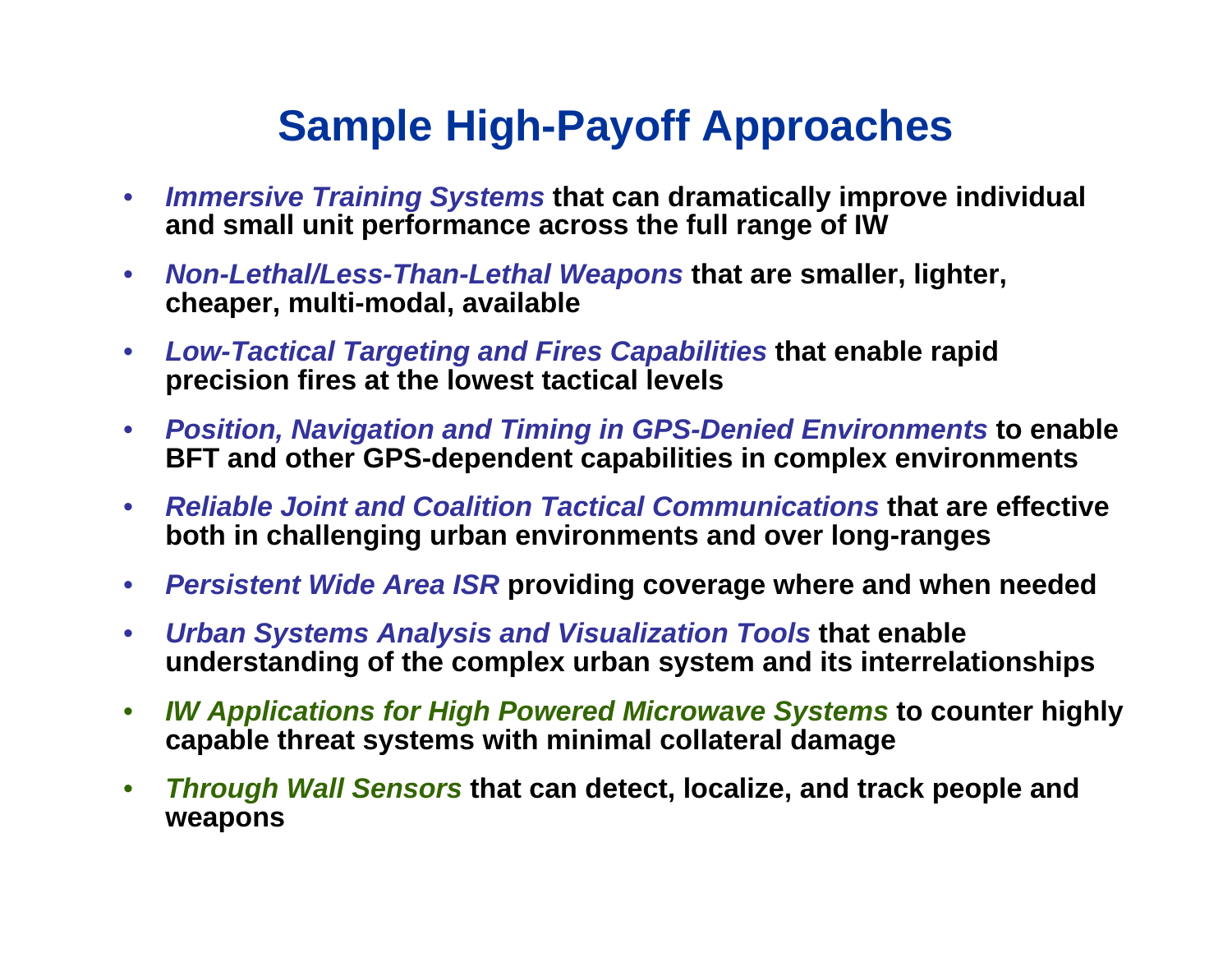## **High Powered Microwave Systems**

- • **Current, well-understood applications include Active Denial System (MMW) and vehicle stoppers**
- • **AFRL HPM Division/DE Directorate**
	- **"A short burst of high-power microwave energy can be lethal to electronics while having no affect on humans"**



– **"The low collateral damage aspect…makes high-power microwave weapons useful in a** 

**wide variety of missions where avoiding civilian casualties is a major concern"**

- **Air delivered and ground variants, intended for attacks on facilities, C2 networks, etc.**
- • **Potential IW/urban Applications**
	- **Disruption of C4 networks**
	- **Disabling sensor systems**
	- **Softkill of precision munitions**





*Kornet ATGM Kornet ATGM*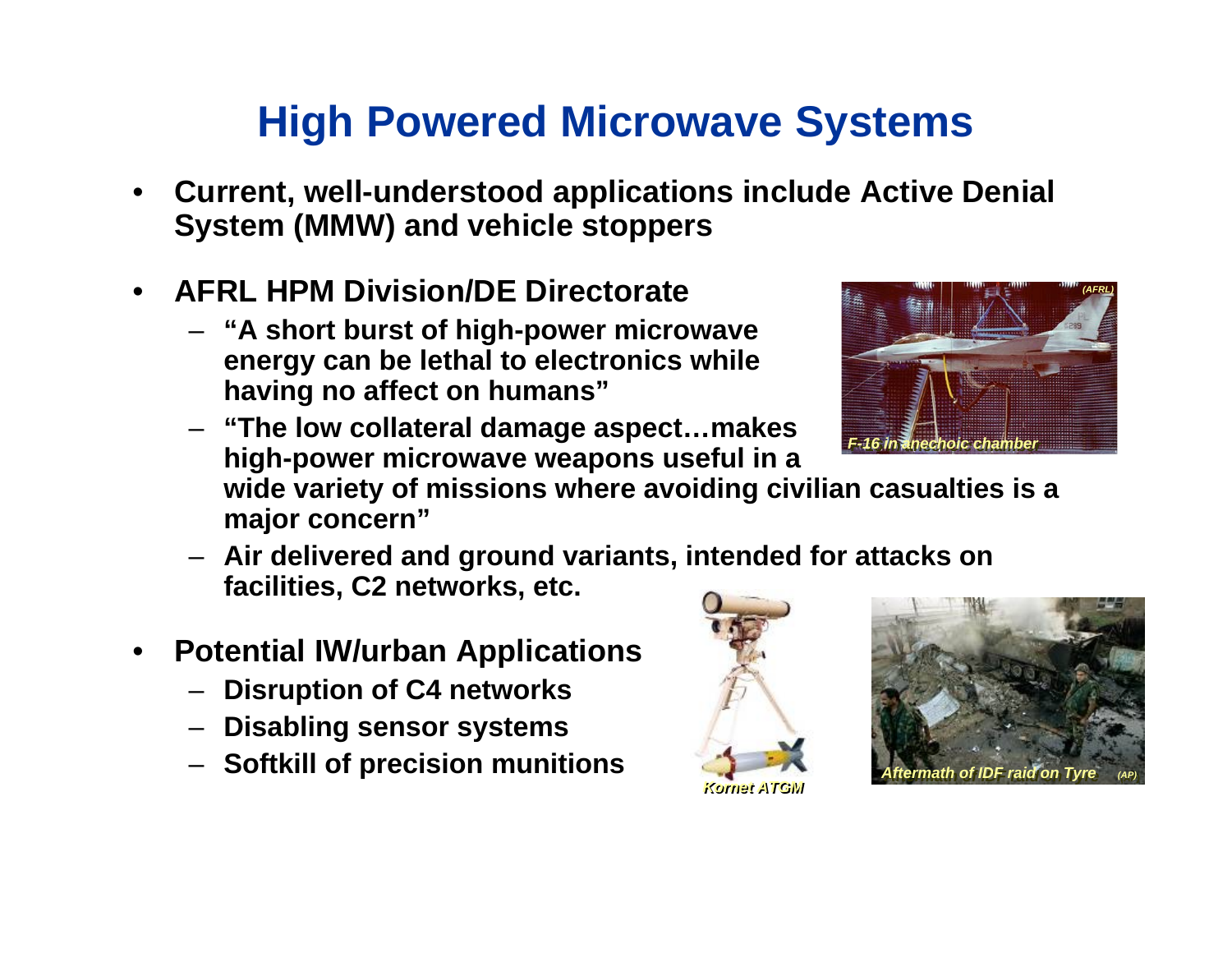#### **Through Wall Sensors**

- • **Warfighter Needs Warfighter Needs USMC Universal Needs Statement USMC Universal Needs Statement** – **4th Infantry Division Operational Needs Statement** – **4th Infantry Division Operational Needs Statement** – **USAIC CDD provides thresholds and objectives for capability**  – **USAIC CDD provides thresholds and objectives for capability development development**  $\bullet$
- **Operational uses include REF fielding of DARPA RadarScope; Operational uses include REF fielding of DARPA RadarScope; Cobb County, GA SWAT use of multiple prototype systems; Chesterfield, VA SWAT use of RadarVision Cobb County, GA SWAT use of multiple prototype systems; Chesterfield, VA SWAT use of RadarVision**
- **Objective Capability – (***per RADAR Joint Analysis Team)* **Objective Capability – (***per RADAR Joint Analysis Team)*
	- **Detect/classify personnel & weapons in structures at standoff range Detect/classify personnel & weapons in structures at standoff range**
	- **Locate and track personnel within structures Locate and track personnel within structures with mission relevant precision with mission relevant precision**
	- **Map walls, floors, windows and doorways Map walls, floors, windows and doorways**
	- **Timely dissemination of information Timely dissemination of information to commanders and operators (the to commanders and operators (the more tactical the user the more more tactical the user the more latency becomes an issue) latency becomes an issue)**
- **Major programs include Army Major programs include Army CERDEC, Army BCBL, ONR, CERDEC, Army BCBL, ONR, DARPA and NIJ DARPA and NIJ**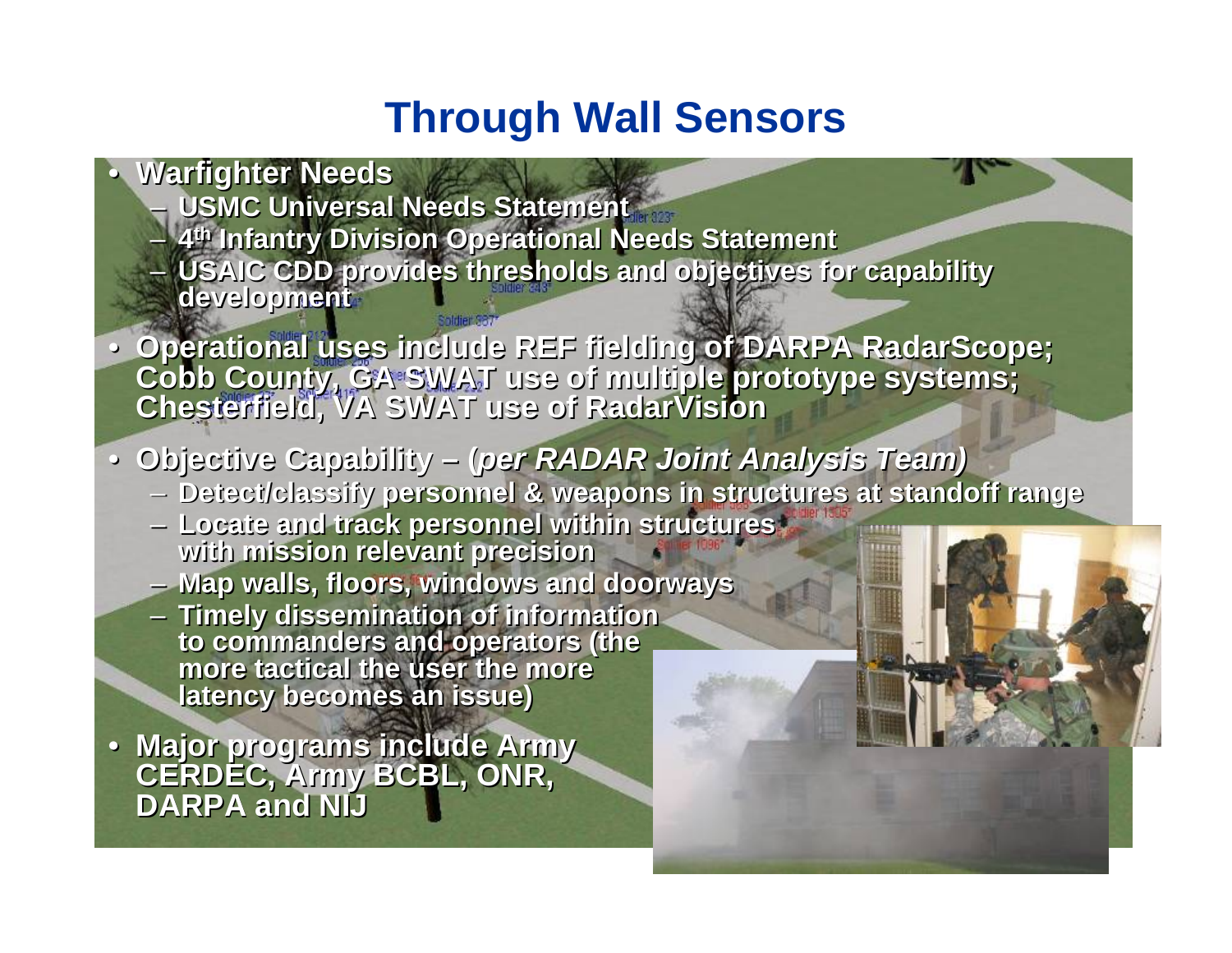#### **Conclusions**

*Technology has a critical enabling role in emerging IW and Joint Urban Operations concepts and doctrine*

*For technology to effectively support emerging IW and JUO needs, we must:*

- $\bullet$  **Clearly identify both incremental improvements and potential highpayoff ("disruptive?") capabilities**
- • **Ensure we understand and account for non-materiel improvements, particularly those already implemented in current operations**
- • **Continue to re-balance our overall investment portfolio and re-orient technology funding priorities**